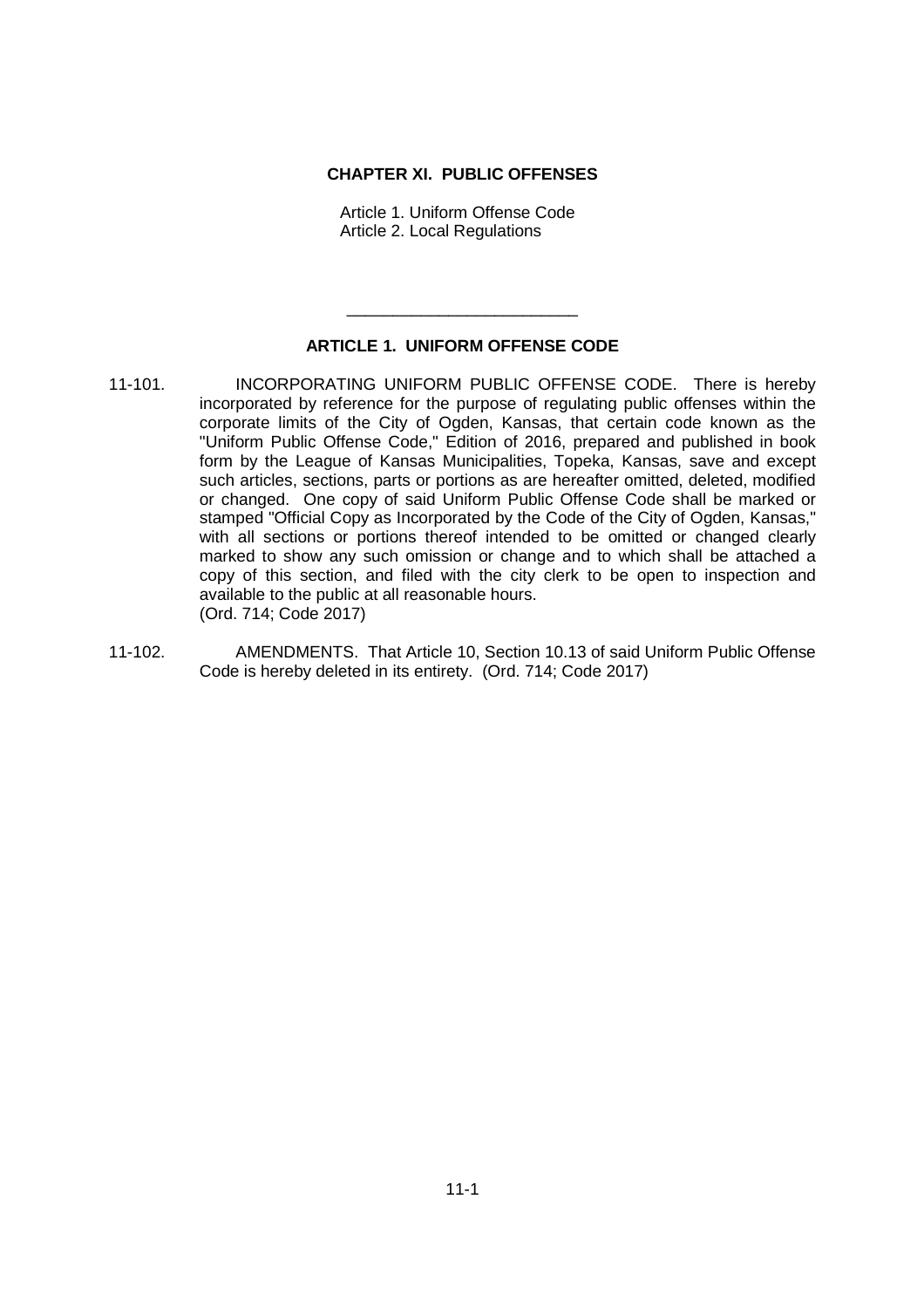## **ARTICLE 2. LOCAL REGULATIONS**

- 11-201. CURFEW FOR MINORS; HOURS OF CURFEW. It shall be unlawful for an person under the age of 18 years to be on, or present in, any public street, avenue, alley, park or other public place in the city, between the hours of 12:00 p.m. on Friday and Saturday nights and 5:00 a.m. of the following day, and between the hours of 11:00 p.m. on Sunday through Thursday nights and 5:00 a.m. of the following day, official city time, unless accompanied by his or her parent or guardian, or person having lawful custody and control of his or her person, or unless there exists a reasonable necessity therefor. The fact that the child, unaccompanied by parent, guardian, or other person having legal custody, is found upon any street, alley, or public place after the above-stated times, shall be prima facie evidence that the child is there unlawfully and that no reasonable excuse exists therefor. (Ord. 363, Sec. 1; Code 1999)
- 11-202. SAME; PARENT NOT TO ALLOW MINOR TO VIOLATE CURFEW. It shall be unlawful for any parent, guardian, or other person having the lawful care, custody or control of any person under the age of 18 years, to allow or permit such person to violate the provisions of section 11-201. (Ord. 363, Sec. 2; Code 1999)
- 11-203. URINATING OR DEFECATING IN PUBLIC. It shall be unlawful for any person to urinate or defecated upon any public street, alley, sidewalk, or while in any park, parking lot, or other public place except in sanitation facilities provided. (Ord. 395; Code 1999)
- 11-204. WINDOW PEEPING. It shall be unlawful for any person to go upon the property owned or occupied by another for the purpose of looking into or peeping into any window, door, skylight, or other opening in any house or building located thereon without having a lawful purpose for such observation. (Ord. 401; Code 1999)
- 11-205. EXCESSIVE, UNNECESSARY OR UNUSUALLY LOUD NOISE. (a) It shall be unlawful for any person to make, continue, or cause to be made or continued any excessive, unnecessary or unusually loud noise or any noise which unreasonably either annoys, disturbs, injures, or endangers the comfort, repose, health, peace, or safety of others, within the limits of the city.

(b) The following acts, among others, are declared to be loud, disturbing and unnecessary noises in violation of subsection (a), but the enumeration shall not be deemed to be exclusive, to-wit:

(1) Radios, Phonographs, Etc.: The playing, using, operating, or permitting to be played, used, or operated any radio receiving set, musical instrument, phonograph, or other machine or device for the producing or reproducing of sound in such a manner as to disturb the peace, quiet, and comfort of the neighboring inhabitants or at any time with louder volume than is necessary for convenient hearing by the person or persons who are in the room, vehicle, or on the property upon which such machine or device is operated and who are voluntary listeners thereto. The operation of any such set, instrument, phonograph, machine, or device between the house of 11:00 p.m. and 7:00 a.m. in such a manner as to be plainly audible at a distance of 50 feet from the building, structure, vehicle, or property upon which it is located shall be prima facie evidence of a violation of subsection (a).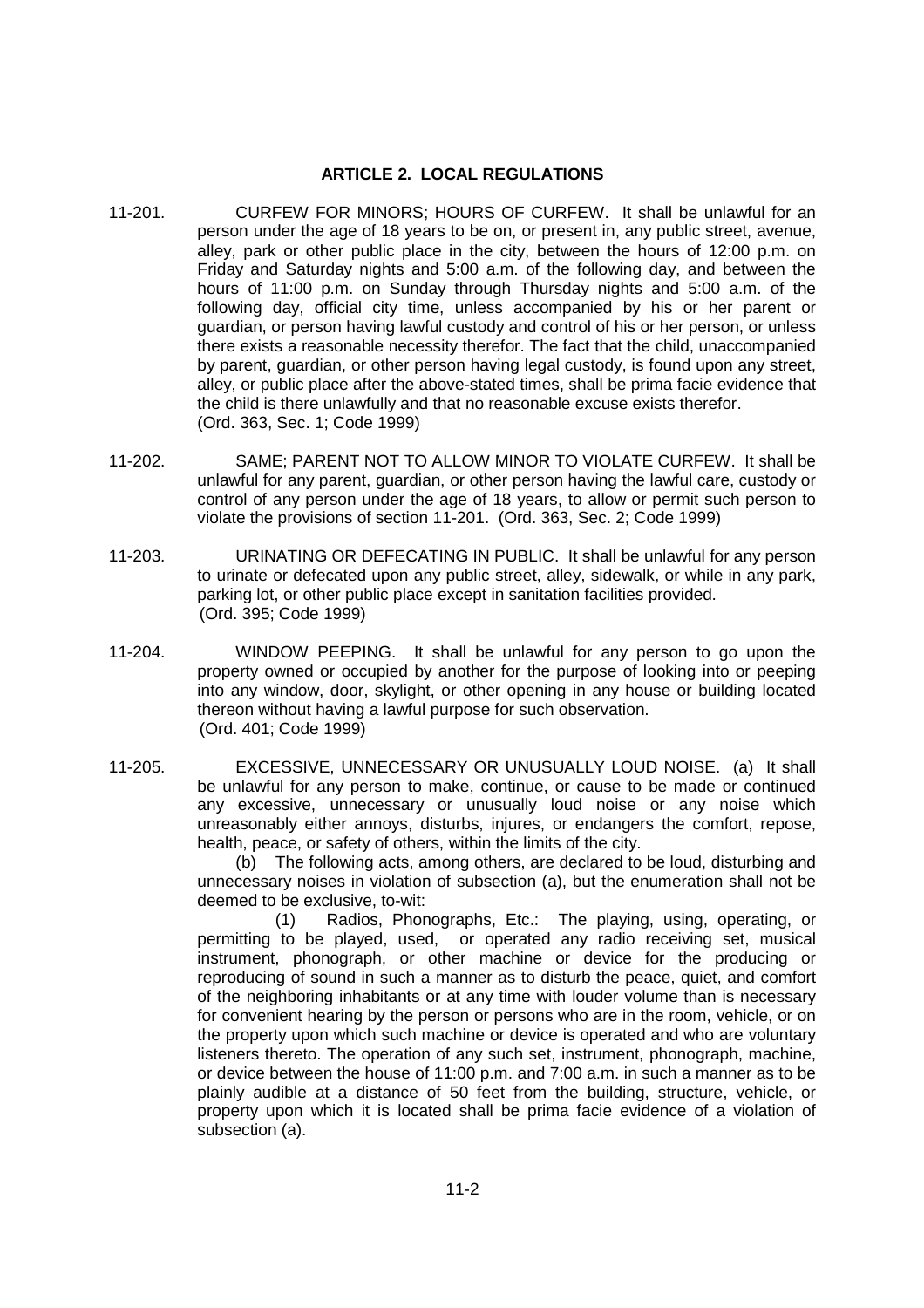(2) Loud speakers, Amplifiers for Advertising: The playing, using, operating, or permitting to be played, used, or operated any radio receiving set, musical instrument, phonograph, loud speaker, sound amplifier, or other machine or device for the producing or reproducing of sound which is cast upon the public streets for the purpose of commercial advertising or attracting the attention of the public to any building or structure.

(3) Animals and Birds: The keeping of any animal or bird which by causing frequent or long continued noise shall disturb the comfort or repose of any persons in the vicinity.

(c) The factors which shall be considered in determining whether a violation of subsection (a) exists shall include, but shall not be limited to, the following:

(1) The volume of the noise

(2) The intensity of the noise.

(3) Whether the nature of the noise is usual or unusual.

(4) Whether the origin of the noise is natural or unnatural.

(5) The volume and intensity of the background noise, if any.

(6) The proximity of the noise to residential sleeping facilities.

(7) The nature and zoning of the area within which the noise emanates, as well as whether the noise can be heard.

(8) The density of inhabitation of the area within which the nosie emanates.

(9) The time of the day or night the noise occurs.

(10) The duration of the noise.

(11) Whether the noise is recurrent, intermittent, or consistent.

(12) Whether the noise is produced by a commercial or noncommercial

activity.

(d) The following uses and activities shall be exempt from the provision of subsection (a):

(1) Noises emanating from a park, or similar open space, owned and maintained by a governmental entity.

(2) Noise resulting from activities permitted by law, and for which a license or permit, or other authorization, has been granted by a governmental entity.

(e) Applications for a permit for exemption from the provisions of subsection (a) may be made to the city council. Upon such application, the city council may issue a permit which exempts the holder thereof from the provisions of subsection (a). Any permit granted by the city council hereunder shall contain all conditions upon which such permit has been granted and shall specify the time which the permit shall be effective. The city council shall prescribe any conditions or requirements he or she deems necessary to minimize adverse effects upon the community or the surrounding neighborhood. The city council may revoke such permit in the event the conditions prescribed are violated. (Ord. 403, Sec. 1:5; Code 1999)

11-206. PUBLIC NUDITY PROHIBITED. (a) It is unlawful for any person to engage in public nudity within the corporate limits of the City.

> (b) It shall be unlawful for any supervisor, manager, property owner, business owner, or employer to knowingly suffer or permit any person to engage in public nudity on premises under their control, or to knowingly suffer or permit any person to remain on such premises after that person has, while on the premises, engaged in public nudity. (Ord. 494; Code 2017)